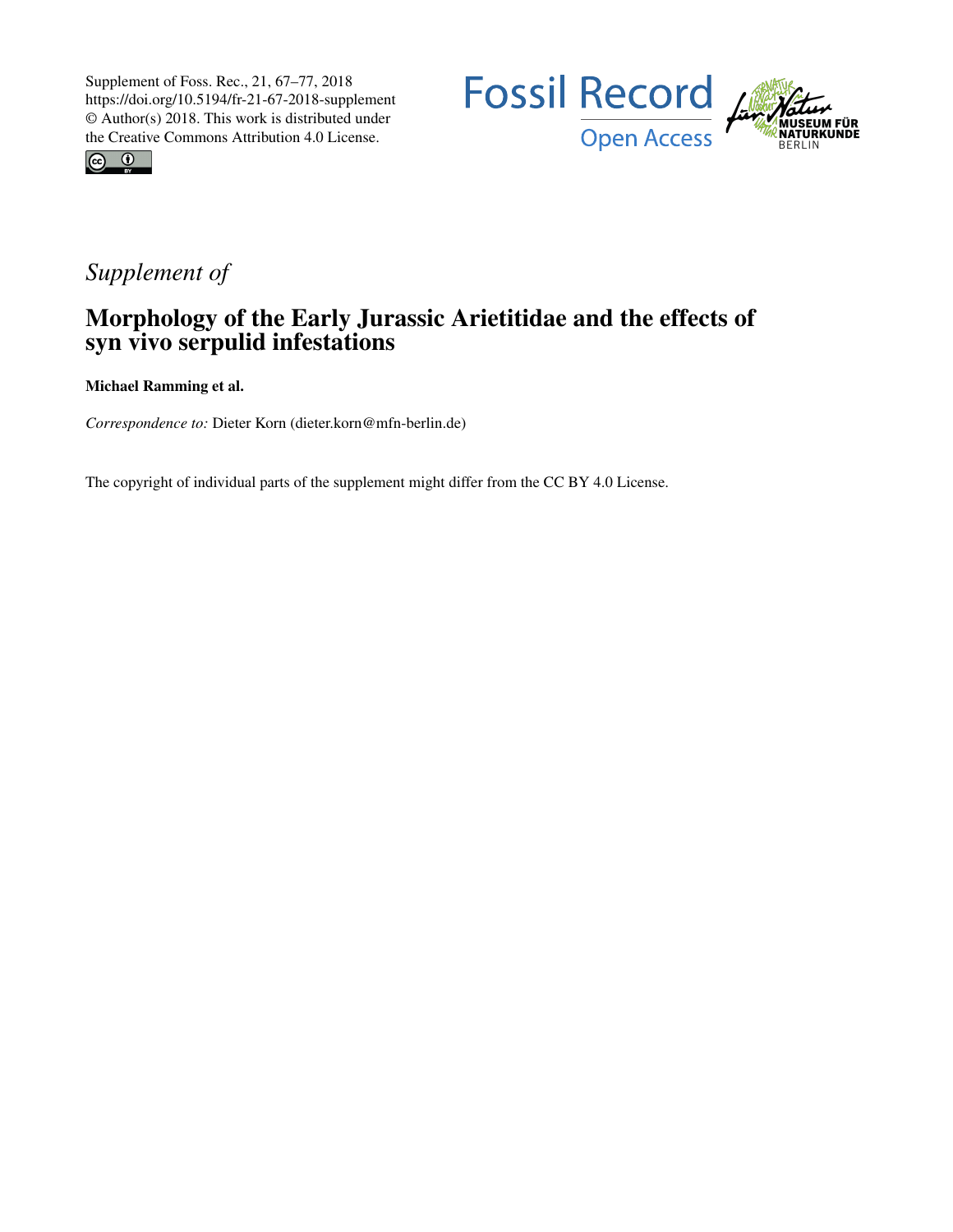| specimen    | dm     | ww     | wh     | uw     | ah     |      |      | ww/dm ww/wh uw/dm WER |      | <b>IZR</b> |
|-------------|--------|--------|--------|--------|--------|------|------|-----------------------|------|------------|
| MB.C.27408  | 95,956 | 24,392 | 23,361 | 54,201 | 20,695 | 0,25 | 1,04 | 0,56                  | 1,63 | 0,11       |
|             | 75,261 | 18,484 | 18,394 | 41,778 | 16,801 | 0,25 | 1,00 | 0,56                  | 1,66 | 0,09       |
|             | 58,46  | 15,874 | 15,089 | 31,075 | 14,178 | 0,27 | 1,05 | 0,53                  | 1,74 | 0,06       |
|             | 44,282 | 12,544 | 12,296 | 22,604 | 11,34  | 0,28 | 1,02 | 0,51                  | 1,81 | 0,08       |
|             | 32,942 | 9,042  | 9,382  | 16,423 | 8,817  | 0,27 | 0,96 | 0,50                  | 1,86 | 0,06       |
|             | 24,125 | 6,939  | 7,137  | 11,498 | 6,488  | 0,29 | 0,97 | 0,48                  | 1,87 | 0,09       |
|             | 17,637 | 4,952  | 5,49   | 7,934  | 5,137  | 0,28 | 0,90 | 0,45                  | 1,99 | 0,06       |
|             | 12,5   | 4,349  | 4,213  |        |        |      |      |                       |      |            |
|             |        |        |        |        |        |      |      |                       |      |            |
| MB.C.15812  | 185,98 | 40,919 | 43,543 | 106,15 | 38,333 | 0,22 | 0,94 | 0,57                  | 1,59 | 0,12       |
|             | 147,64 | 32,613 | 36,282 | 83,235 | 32,029 | 0,22 | 0,90 | 0,56                  | 1,63 | 0,12       |
|             | 115,62 | 25,412 | 28,127 | 65,17  | 25,825 | 0,22 | 0,90 | 0,56                  | 1,66 | 0,08       |
|             | 89,79  | 20,75  | 22,318 | 49,798 | 20,097 | 0,23 | 0,93 | 0,55                  | 1,66 | 0,10       |
|             | 69,693 | 17,596 | 17,674 | 37,876 | 15,817 | 0,25 | 1,00 | 0,54                  | 1,67 | 0,11       |
|             | 53,876 | 13,588 | 14,143 | 28,436 | 12,674 | 0,25 | 0,96 | 0,53                  | 1,71 | 0,10       |
|             | 41,202 | 11,667 | 11,297 | 20,513 | 10,281 | 0,28 | 1,03 | 0,50                  | 1,78 | 0,09       |
|             | 30,921 | 9,257  | 9,392  | 14,195 | 8,65   | 0,30 | 0,99 | 0,46                  | 1,93 | 0,08       |
|             | 22,271 | 7,595  | 7,334  | 14,937 | 6,407  | 0,34 | 1,04 |                       | 1,97 | 0,13       |
|             | 15,864 |        |        |        |        |      |      |                       |      |            |
|             |        |        |        |        |        |      |      |                       |      |            |
| MB.C.14986  | 142,52 | 30,472 | 33,044 | 83,503 | 29,125 | 0,21 | 0,92 | 0,59                  | 1,58 | 0,12       |
|             | 113,39 | 26,326 | 25,971 | 65,916 | 22,843 | 0,23 | 1,01 | 0,58                  | 1,57 | 0,12       |
|             | 90,55  | 19,968 | 21,506 | 51,422 | 18,914 | 0,22 | 0,93 | 0,57                  | 1,60 | 0,12       |
|             | 71,636 | 16,82  | 17,622 | 39,567 | 15,78  | 0,23 | 0,95 | 0,55                  | 1,64 | 0,10       |
|             | 55,856 | 13,547 | 14,447 | 30,059 | 13,757 | 0,24 | 0,94 | 0,54                  | 1,76 | 0,05       |
|             | 42,099 | 10,813 | 11,35  |        | 10,542 | 0,26 | 0,95 |                       | 1,78 | 0,07       |
|             | 31,557 |        |        |        |        |      |      |                       |      |            |
| MB.C.14961  | 52,712 | 10,049 | 13,461 | 28,152 | 12,536 | 0,19 | 0,75 | 0,53                  | 1,72 | 0,07       |
|             | 40,176 | 7,673  | 11,099 | 19,919 | 10,373 | 0,19 | 0,69 | 0,50                  | 1,82 | 0,07       |
|             | 29,803 | 6,406  | 9,158  | 13,893 | 8,443  | 0,21 | 0,70 | 0,47                  | 1,95 | 0,08       |
|             | 21,36  | 5,549  | 6,752  | 9,597  | 6,135  | 0,26 | 0,82 | 0,45                  | 1,97 | 0,09       |
|             | 15,225 | 4,015  | 5,011  | 6,706  | 4,5    | 0,26 | 0,80 | 0,44                  | 2,02 | 0,10       |
|             | 10,725 | 3,086  | 3,508  | 4,455  | 3,127  | 0,29 | 0,88 | 0,42                  | 1,99 | 0,11       |
|             | 7,598  | 2,344  | 2,762  | 2,963  | 2,366  | 0,31 | 0,85 | 0,39                  | 2,11 | 0,14       |
|             | 5,232  | 1,879  | 1,873  | 1,887  | 1,601  | 0,36 | 1,00 | 0,36                  | 2,08 | 0,15       |
|             | 3,631  | 1,274  | 1,472  | 1,112  | 1,193  | 0,35 | 0,87 | 0,31                  | 2,22 | 0,19       |
|             | 2,438  | 1,026  | 1,047  | 0,694  | 0,849  | 0,42 | 0,98 | 0,28                  | 2,35 | 0,19       |
|             | 1,589  | 0,7    | 0,697  | 0,39   | 0,542  | 0,44 | 1,00 | 0,25                  | 2,30 | 0,22       |
|             | 1,047  | 0,622  | 0,502  | 0,172  | 0,393  | 0,59 | 1,24 | 0,16                  | 2,56 | 0,22       |
|             | 0,654  | 0,56   | 0,373  | 0,281  |        | 0,86 | 1,50 |                       | 2,95 |            |
|             | 0,381  | 0,498  |        |        |        | 1,31 |      |                       |      |            |
|             |        |        |        |        |        |      |      |                       |      |            |
| MB.C.15950. | 60,962 | 16,553 | 22,775 | 23,733 | 18,767 | 0,27 | 0,73 | 0,39                  | 2,09 | 0,18       |
|             | 42,195 | 13,159 | 14,454 | 17,462 | 12,755 | 0,31 | 0,91 | 0,41                  | 2,05 | 0,12       |
|             | 29,44  | 8,707  | 10,279 | 11,681 | 9,094  | 0,30 | 0,85 | 0,40                  | 2,09 | 0,12       |
|             | 20,346 | 7,9    | 7,48   | 7,705  | 6,572  | 0,39 | 1,06 | 0,38                  | 2,18 | 0,12       |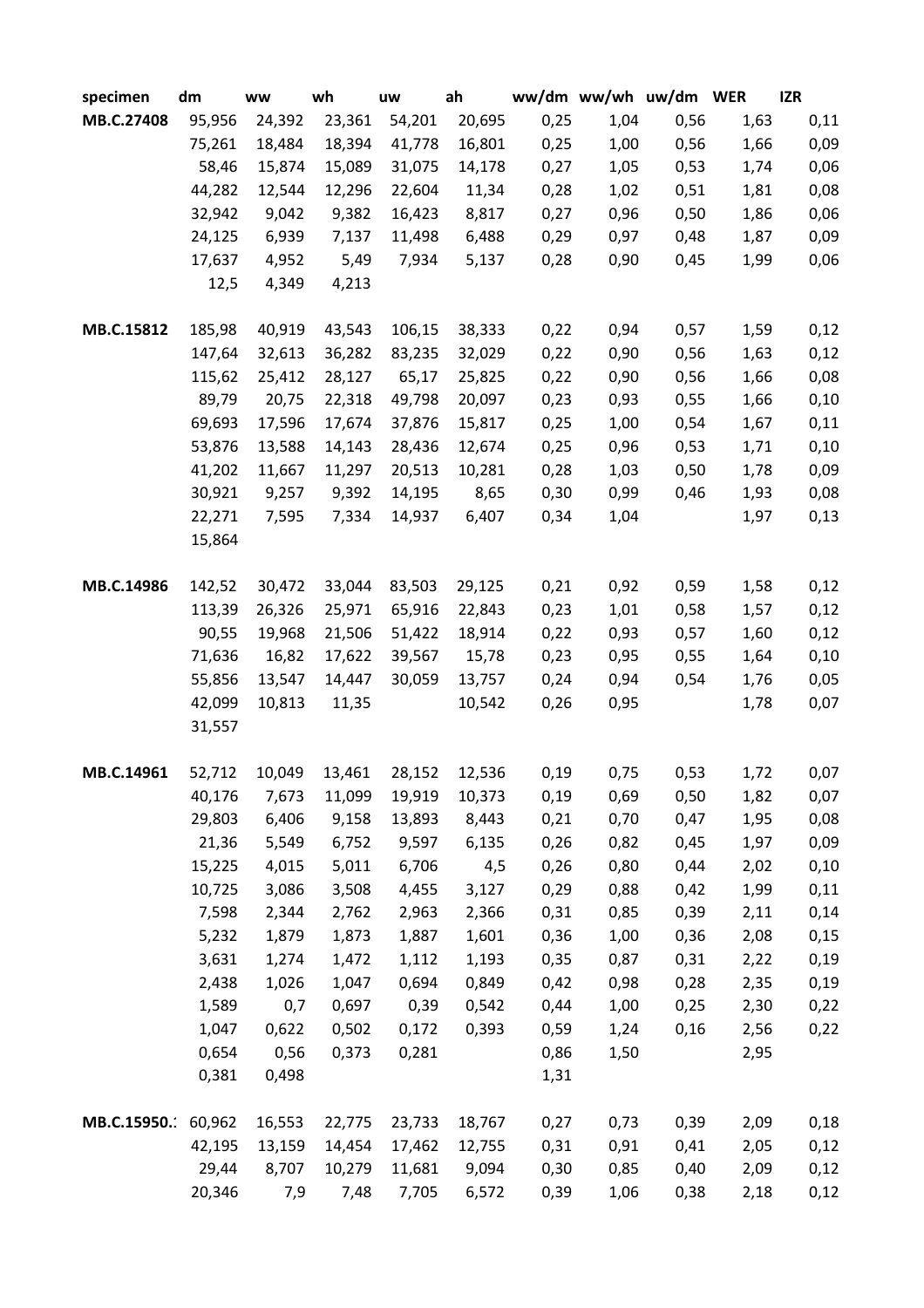|              | 13,774 | 5,449  | 5,161  | 5,032  | 4,524  | 0,40 | 1,06 | 0,37 | 2,22 | 0,12    |
|--------------|--------|--------|--------|--------|--------|------|------|------|------|---------|
|              | 9,25   | 4,62   | 3,581  | 3,094  | 3,131  | 0,50 | 1,29 | 0,33 | 2,29 | 0,13    |
|              | 6,119  | 3,655  | 2,575  | 1,781  | 2,038  | 0,60 | 1,42 | 0,29 | 2,25 | 0,21    |
|              | 4,081  | 2,82   | 1,763  | 1,124  | 1,273  | 0,69 | 1,60 | 0,28 | 2,11 | 0,28    |
|              | 2,808  | 1,911  | 1,194  | 0,736  | 0,893  | 0,68 | 1,60 | 0,26 | 2,15 | 0,25    |
|              | 1,915  | 1,331  | 0,878  | 0,442  | 0,573  | 0,70 | 1,52 | 0,23 | 2,04 | 0,35    |
|              | 1,342  | 0,948  | 0,595  | 0,316  | 0,434  | 0,71 | 1,59 | 0,24 | 2,18 | 0,27    |
|              | 0,908  | 0,731  | 0,431  | 0,477  | 0,373  | 0,81 | 1,70 | 0,53 | 2,88 | 0,13    |
|              | 0,535  | 0,549  |        |        |        | 1,03 |      |      |      |         |
|              |        |        |        |        |        |      |      |      |      |         |
| MB.C. 27997  | 117,71 | 33,531 | 37,784 | 50,983 | 33,764 | 0,28 | 0,89 | 0,43 | 1,97 | 0,11    |
|              | 83,943 | 27,257 | 28,94  | 35,474 | 25,874 | 0,32 | 0,94 | 0,42 | 2,09 | 0,11    |
|              | 58,069 | 17,981 | 19,529 | 24,736 | 17,478 | 0,31 | 0,92 | 0,43 | 2,05 | 0,11    |
|              | 40,591 | 12,389 | 13,804 | 17,625 | 14,513 | 0,31 | 0,90 | 0,43 | 2,42 | $-0,05$ |
|              | 26,078 | 8,835  | 9,162  | 11,137 | 9,248  | 0,34 | 0,96 | 0,43 | 2,40 | $-0,01$ |
|              | 16,83  | 6,393  | 5,779  | 7,177  | 5,574  | 0,38 | 1,11 | 0,43 | 2,24 | 0,04    |
|              | 11,256 | 4,825  | 3,874  | 4,377  | 3,132  | 0,43 | 1,25 | 0,39 | 1,92 | 0,19    |
|              | 8,124  | 3,939  | 3,005  | 2,699  | 2,262  | 0,48 | 1,31 | 0,33 | 1,92 | 0,25    |
|              | 5,862  | 2,972  | 2,42   | 1,601  | 1,762  | 0,51 | 1,23 | 0,27 | 2,04 | 0,27    |
|              | 4,1    | 2,233  | 1,841  | 0,94   | 1,273  | 0,54 | 1,21 | 0,23 | 2,10 | 0,31    |
|              | 2,827  | 1,693  | 1,319  | 0,658  | 0,855  | 0,60 | 1,28 | 0,23 | 2,06 | 0,35    |
|              | 1,972  | 1,154  | 0,85   | 0,532  | 0,577  | 0,59 | 1,36 | 0,27 | 2,00 | 0,32    |
|              | 1,395  | 0,834  | 0,59   | 0,41   | 0,42   | 0,60 | 1,41 | 0,29 | 2,05 | 0,29    |
|              | 0,975  | 0,653  | 0,395  | 0,272  | 0,311  | 0,67 | 1,65 | 0,28 | 2,16 | 0,21    |
|              | 0,664  | 0,52   | 0,308  | 0,356  | 0,232  | 0,78 | 1,69 | 0,54 | 2,36 | 0,25    |
|              | 0,432  | 0,499  |        |        |        | 1,16 |      |      |      |         |
| MB.C. 27997  | 113,73 | 33,531 | 37,784 | 47,001 | 33,682 | 0,29 | 0,89 | 0,41 | 2,02 | 0,11    |
| without worr | 80,043 | 27,257 | 28,94  | 31,574 | 25,874 | 0,34 | 0,94 | 0,39 | 2,18 | 0,11    |
|              | 54,169 | 17,981 | 19,529 | 20,836 | 17,478 | 0,33 | 0,92 | 0,38 | 2,18 | 0,11    |
|              | 36,691 | 12,389 | 13,804 | 13,725 | 12,413 | 0,34 | 0,90 | 0,37 | 2,28 | 0,10    |
|              | 24,278 | 8,835  | 9,162  | 9,337  | 8,148  | 0,36 | 0,96 | 0,38 | 2,27 | 0,11    |
|              | 16,13  | 6,393  | 5,779  | 6,477  | 4,874  | 0,40 | 1,11 | 0,40 | 2,05 | 0,16    |
|              | 11,256 | 4,825  | 3,874  | 4,377  | 3,132  | 0,43 | 1,25 | 0,39 | 1,92 | 0,19    |
|              | 8,124  | 3,939  | 3,005  | 2,699  | 2,262  | 0,48 | 1,31 | 0,33 | 1,92 | 0,25    |
|              | 5,862  | 2,972  | 2,42   | 1,601  | 1,762  | 0,51 | 1,23 | 0,27 | 2,04 | 0,27    |
|              | 4,1    | 2,233  | 1,841  | 0,94   | 1,273  | 0,54 | 1,21 | 0,23 | 2,10 | 0,31    |
|              | 2,827  | 1,693  | 1,319  | 0,658  | 0,855  | 0,60 | 1,28 | 0,23 | 2,06 | 0,35    |
|              | 1,972  | 1,154  | 0,85   | 0,532  | 0,577  | 0,59 | 1,36 | 0,27 | 2,00 | 0,32    |
|              | 1,395  | 0,834  | 0,59   | 0,41   | 0,42   | 0,60 | 1,41 | 0,29 | 2,05 | 0,29    |
|              | 0,975  | 0,653  | 0,395  | 0,272  | 0,311  | 0,67 | 1,65 | 0,28 | 2,16 | 0,21    |
|              | 0,664  | 0,52   | 0,308  | 0,356  | 0,232  | 0,78 | 1,69 | 0,54 | 2,36 | 0,25    |
|              | 0,432  | 0,499  |        |        |        | 1,16 |      |      |      |         |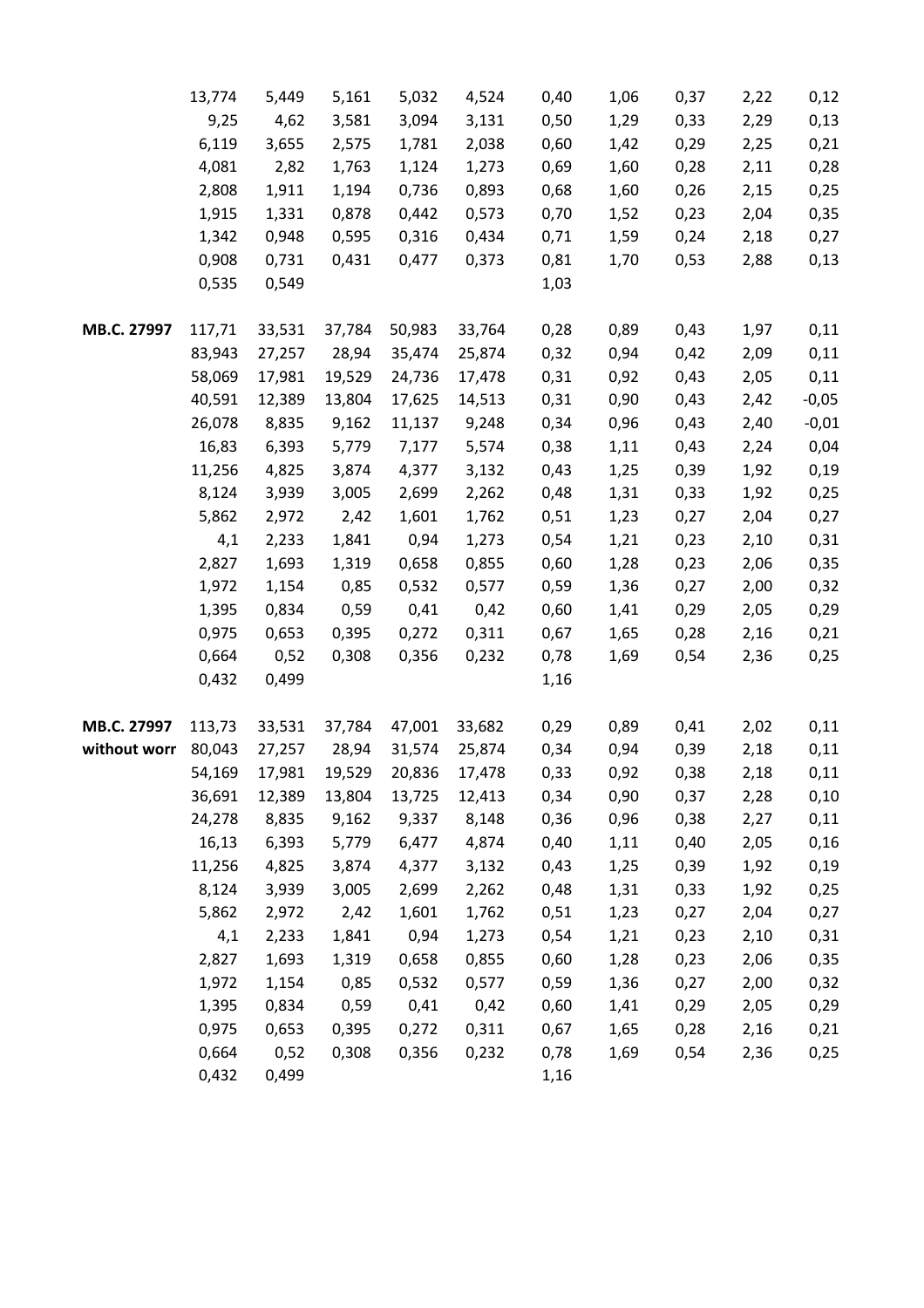| MB.C.15736       |       |            |           | MB.C.3673         |                |            |             |  |  |
|------------------|-------|------------|-----------|-------------------|----------------|------------|-------------|--|--|
| Quarter radiu dm |       | <b>WER</b> | sept dist | Quarter radius dm |                | <b>WER</b> | sept dist   |  |  |
| 85               | 152   | 1,67       | $\pmb{0}$ | 141,3             | 238,3          | 2,06       | $\mathbf 0$ |  |  |
| 74,8             | 131,8 | 1,66       | $-23,6$   | 116,6             | 197,6          | 2,05       | $-16,5$     |  |  |
| 67               | 117,6 | 1,66       | $-47$     | 97                | 165,9          | 2,05       | $-40,8$     |  |  |
| 57               | 102,4 | 1,64       | $-68,3$   | 81                | 137,9          | 2,07       | $-55,5$     |  |  |
| 50,6             | 91,2  | 1,67       | $-84,6$   | 68,9              | 115,9          | 2,11       | $-75,9$     |  |  |
| 45,4             | 79,9  | 1,77       | $-109$    | 56,9              | 95,9           | 2,15       | $-92,9$     |  |  |
| 40,6             | 70,6  | 1,82       | $-130,4$  | 47                | 79,8           | 2,16       | $-110,8$    |  |  |
| 34,5             | 60,1  | 1,84       | $-149$    | 39                | 65,4           | 2,20       | $-128,6$    |  |  |
| 30               | 52,4  | 1,91       | $-168,2$  | 32,8              | 54,3           | 2,29       | $-150$      |  |  |
| 25,6             | 44,3  | 1,94       | $-187,5$  | 26,4              | 44,1           | 2,36       | $-165,5$    |  |  |
| 22,4             | 37,9  | 2,03       | $-210$    | 21,5              | 35,9           | 2,44       | $-177,9$    |  |  |
| 18,7             | 31,8  | 2,09       | $-233,8$  | 17,7              | 28,7           | 2,51       | $-200,8$    |  |  |
| 15,5             | 26,6  | 2,14       | $-259,2$  | 14,4              | 23             | 2,62       | $-220,7$    |  |  |
| 13,1             | 22    | 2,15       | $-284,8$  | 11                | 18,1           | 2,61       | $-238,5$    |  |  |
| 11,1             | 18,2  | 2,26       | $-311,2$  | 8,6               | 14,2           | 2,60       | $-257,7$    |  |  |
| 8,9              | 15    | 2,21       | $-337,2$  | 7,1               | 11,2           | 2,56       | $-278,4$    |  |  |
| 7,1              | 12,1  |            | $-360,5$  | 5,6               | 8,8            | 2,56       | $-303,7$    |  |  |
| 6,1              | 10,1  |            | $-378,6$  | 4,1               | $\overline{7}$ | 2,53       | $-322,5$    |  |  |
| 5                |       |            | $-402,4$  | 3,2               | 5,5            |            | $-342,3$    |  |  |
| 4                |       |            | $-426,8$  | 2,9               | 4,4            |            | $-359,3$    |  |  |
|                  |       |            | $-451,5$  | 2,3               |                |            | $-372,3$    |  |  |
|                  |       |            | $-473,9$  | 1,5               |                |            | $-385,6$    |  |  |
|                  |       |            | $-496,9$  | 1,1               |                |            | $-401$      |  |  |
|                  |       |            | $-522,5$  |                   |                |            | $-420,9$    |  |  |
|                  |       |            | $-547,1$  |                   |                |            | $-436,6$    |  |  |
|                  |       |            | $-574,6$  |                   |                |            | $-454,9$    |  |  |
|                  |       |            | $-602$    |                   |                |            | $-473$      |  |  |
|                  |       |            | $-633,2$  |                   |                |            | $-493,6$    |  |  |
|                  |       |            | $-661,9$  |                   |                |            | $-519,7$    |  |  |
|                  |       |            | $-688$    |                   |                |            | $-546,9$    |  |  |
|                  |       |            | $-715,1$  |                   |                |            | $-567,6$    |  |  |
|                  |       |            | $-745,3$  |                   |                |            | $-592,5$    |  |  |
|                  |       |            | $-776$    |                   |                |            | $-618,5$    |  |  |
|                  |       |            | $-809,1$  |                   |                |            | $-648,2$    |  |  |
|                  |       |            | $-841,8$  |                   |                |            | $-672,9$    |  |  |
|                  |       |            | $-874$    |                   |                |            | $-696,5$    |  |  |
|                  |       |            | $-907,1$  |                   |                |            | $-717,7$    |  |  |
|                  |       |            | $-935,9$  |                   |                |            | $-741,3$    |  |  |
|                  |       |            | $-956,3$  |                   |                |            | $-768,3$    |  |  |
|                  |       |            | $-987,2$  |                   |                |            | $-796,9$    |  |  |
|                  |       |            | $-1021,8$ |                   |                |            | $-829,4$    |  |  |
|                  |       |            | $-1064$   |                   |                |            | $-862$      |  |  |
|                  |       |            | $-1104,9$ |                   |                |            | $-895,4$    |  |  |
|                  |       |            | $-1143,1$ |                   |                |            | $-926,9$    |  |  |
|                  |       |            | $-1173,2$ |                   |                |            | $-963$      |  |  |
|                  |       |            | $-1198,3$ |                   |                |            | $-993,7$    |  |  |